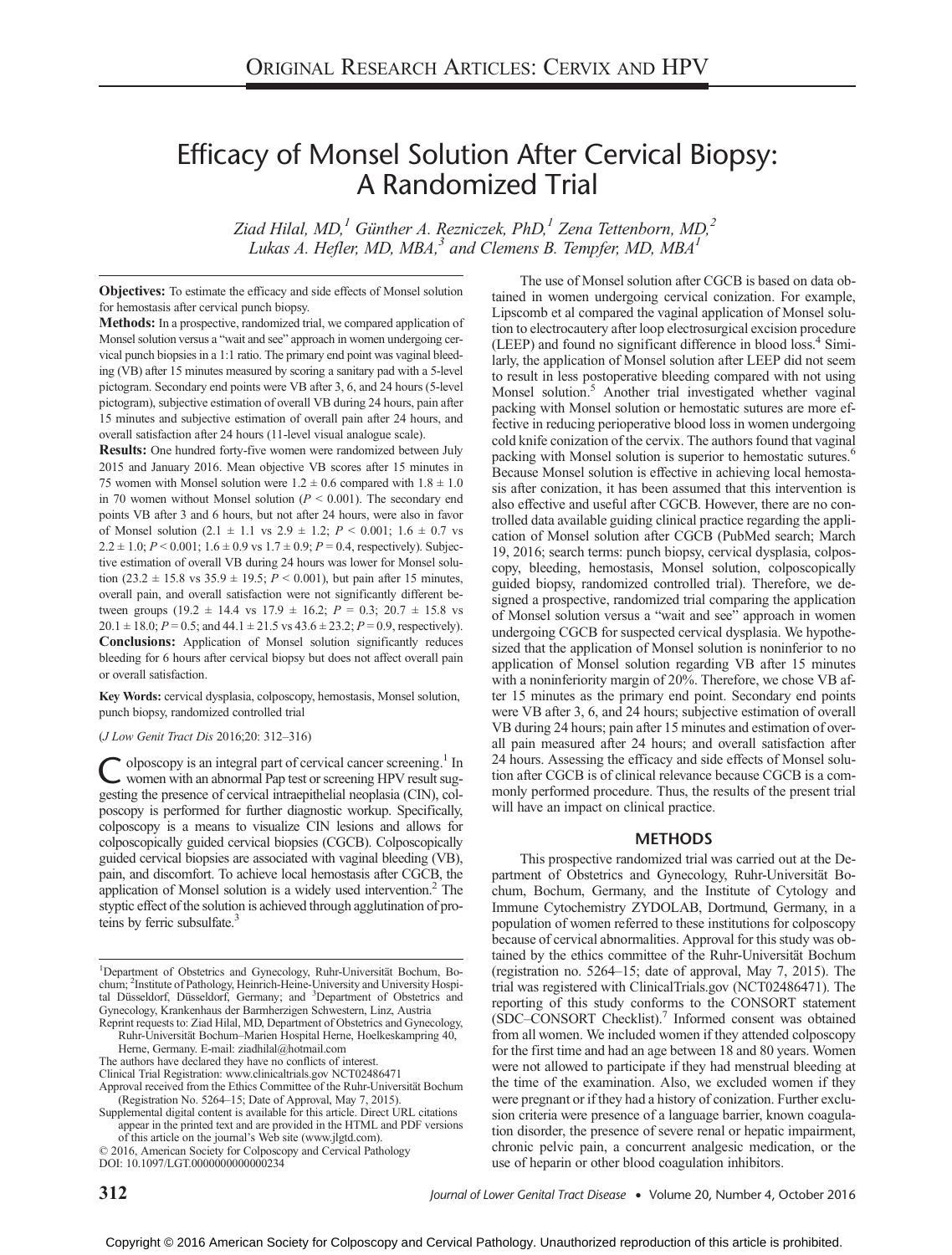Colposcopic examinations were performed by senior gynecologists with training in colposcopy. Colposcopy and CGCB were performed as follows: after visualization of the cervix, the tissue was evaluated in its native condition, and samples using a spatula for cytology and the DNAPap cervical sampler for human papillomavirus testing with the Hybrid Capture II Test (Qiagen, Gaithersburg, MD) were collected. The cervix was categorized as small or large. We considered a cervix to be small if it had a visually measured diameter less than 5 cm on a video colposcopy screenshot. In contrast, we considered a cervix to have a large size if it had a visually measured diameter equal or more than 5 cm. After applying a 3% acetic acid solution to the cervix for 1 minute, up to 4 CGCBs were taken from acetowhite lesions using a straight Tischler biopsy punch with a sharp tail. Endocervical curettage (ECC) was performed after punch biopsy. Lugol solution was not applied regularly. The colposcopic examination was assessed according to the 2011 colposcopic terminology of the International Federation for Cervical Pathology and Colposcopy.<sup>8</sup> Procedure duration was measured from the insertion to the removal of the vaginal speculum.

Randomization was performed immediately after CGCB. Women assigned to group 1 ("Monsel group") received local hemostasis using cotton swabs with an extra large head drenched in Monsel solution (20% ferric subsulfate), which were gently pressed on the bleeding areas of the cervix until no more bleeding was visible. Women assigned to group 2 ("wait and see") did not receive any hemostatic agents or other procedures, which could lead to hemostasis (eg, pressure on the biopsy site with a cotton swab). Instead, the examination was stopped directly, and the speculum was removed. All women received the same type of sanitary pad after examination.

The primary end point of the study was VB after 15 minutes measured semiquantitatively by scoring the sanitary pad with a modified 5-level pictogram (Figure 1). The VB was assessed by a study nurse who did not participate in the examination. At the same time, women scored their pain level using a horizontal 100-mm visual analogue scale (VAS) ranging from 0 ("no pain") to 10 ("worst imaginable pain"). Then, all women were issued a postpaid envelope with a questionnaire and 3 sanitary pads. Using this questionnaire, women scored the secondary end points VB after 3, 6, and 24 hours (measured by the same 5-level pictogram), subjective estimation of overall VB during 24 hours, estimation of overall pain after 24 hours, and overall satisfaction after 24 hours (all measured by an 11-level VAS [100 mm]) and sent the results back to the clinic by regular mail. The VAS ranged from 0 ("no bleeding") to 10 ("worst imaginable bleeding"), 0 ("no pain") to 10 ("worst imaginable pain",) and 0 ("maximally satisfied") to 10 ("maximally unsatisfied"), respectively. After each measuring of VB, women used a new sanitary pad.

Analysis was by intention to treat. All P values are 2-tailed, and a  $P < 0.05$  was considered statistically significant. The sample size was calculated on the basis of the study hypothesis that application of Monsel solution is noninferior to no application of Monsel solution regarding VB after 15 minutes with a noninferiority margin of 20%. The assumption of a reduction of less than 20% of VB scores in women undergoing application of Monsel solution as compared with no intervention was based on previous personal experience, that is, a preliminary series of 6 women undergoing application of Monsel solution  $(n = 3)$  and nothing (n = 3). We assumed a risk of  $\alpha$  = 0·05 (type I error) and  $\beta$  = 0· 10 (type II error) and a dropout rate of less than 5%. With 70 participants in each arm of the study using a 1:1 randomization, this study has a power greater than 80% to confirm noninferiority of the 2 study arms.

Using a block size of 4, a computer-generated random number series was contained within sequentially numbered closed opaque envelopes. The random allocation sequence was generated by a physician who did not take part in this study. Women were enrolled by 2 authors (Z.H. and C.B.T.). The envelopes were opened by the study nurse immediately after CGCB was completed. Women were blinded to the study group allocation.

Analysis was performed using parametric or nonparametric tests when data were normally distributed or skewed, respectively. Values are given as means  $\pm$  standard deviations. We performed multivariate linear and logistic regression analyses with VB after 15 minutes or pain after 15 minutes as the dependent variables and age, parity, body mass index, procedure duration, biopsy volume, type of transformation zone, histological result, and group assignment ("Monsel solution" versus "wait and see") as the independent variables. We used the statistics software package SigmaPlot 12.5 (Systat Software Inc., San Jose, CA) for statistical analysis.

### RESULTS

Approximately 166 patients were screened for this study. Fourteen patients did not meet the inclusion criteria and were therefore not included in the study (screening failures). Six patients declined to participate before randomization. In 1 patient, colposcopy was interrupted before randomization. All other patients screened and randomized for this study were included in



FIGURE 1. Five-level pictogram scale for measuring the amount of vaginal bleeding (VB).

© 2016, American Society for Colposcopy and Cervical Pathology  $\vert$  313

Copyright © 2016 American Society for Colposcopy and Cervical Pathology. Unauthorized reproduction of this article is prohibited.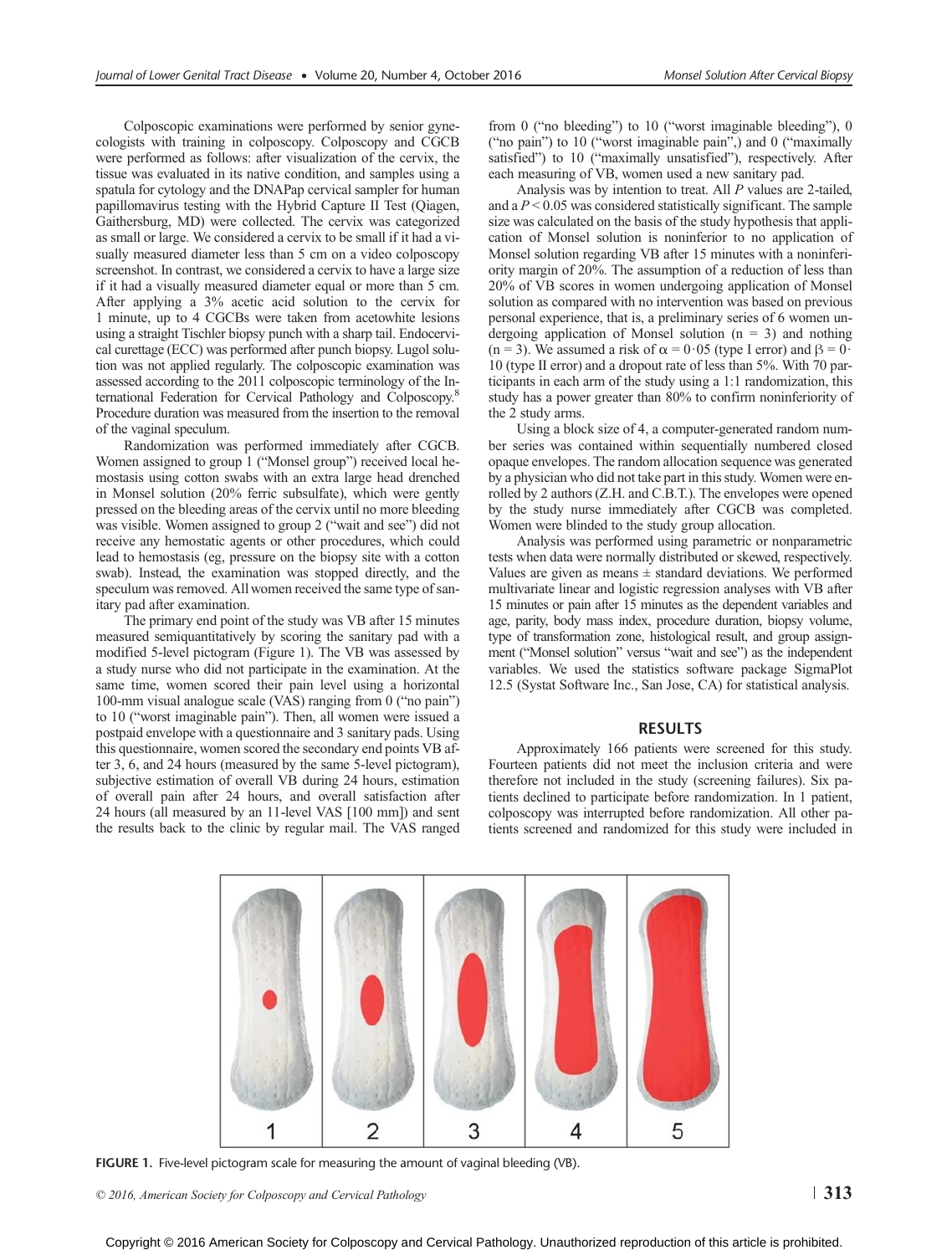the study and used for the intention-to-treat analysis. Thus, 145 patients undergoing CGCB for suspected cervical dysplasia were enrolled between July 2015 and January 2016. Patient characteristics according to study allocation (see Table, Supplemental Digital Content 1,<http://links.lww.com/LGT/A35>, which demonstrates the group-specific characteristics of study participants) were comparable between the 2 treatment groups. Seventy-five patients were randomized to arm 1 (application of Monsel solution), and 70 patients were randomized to arm 2 ("wait and see" approach). 123 of 145 (85%) patients mailed the questionnaire back to the study office and provided information on VB after 3, 6, and 24 hours and overall pain after 24 hours and subjective estimation of overall VB during 24 hours and overall satisfaction after 24 hours. A flow diagram depicting the patients' flow through the study is shown in Figure 2.

The histopathologic results of the CGCBs were as follows: 16 patients had CIN I, 25 patients had CIN II, 62 patients had CIN III, 2 patients had a microinvasive invasive squamous cell cancer (pT1a1), and 40 patients had no CIN in the specimen. One of those 40 patients had a melanocytic nevus.

Figure 3 (see also Table, Supplemental Digital Content 2, [http://links.lww.com/LGT/A36,](http://links.lww.com/LGT/A36) which illustrates the primary and secondary outcomes) shows a comparison of VB scores, pain scores, and satisfaction scores between the 2 groups. Specifically, in the intention-to-treat (ITT) analysis, the mean objective VB score after 15 minutes in 75 women with Monsel solution was  $1.2 \pm 0.6$  compared with  $1.8 \pm 1.0$  in 70 women without Monsel solution ( $P < 0.001$ ). The secondary end points VB after 3 and after 6 hours were also in favor of Monsel solution  $(2.1 \pm 1.1 \text{ vs }$  $2.9 \pm 1.2$ ,  $P < 0.001$ ; and  $1.6 \pm 0.7$  vs  $2.2 \pm 1.0$ ,  $P < 0.001$ , respectively). However, after 24 hours, the difference regarding VB was no longer statistically significant between the 2 groups  $(1.6 \pm 0.9 \text{ vs } 1.7 \pm 0.9, P = 0.4)$ . In accordance with the higher objective bleeding scores during the first 6 hours after CGCB, the subjective estimation of overall VB during 24 hours was also in favor of Monsel solution  $(23.2 \pm 15.8 \text{ vs } 35.9 \pm 19.5, P \le 0.001)$ .



FIGURE 2. Consort diagram of the study probands' flow through the study. VAS indicates visual analog scale.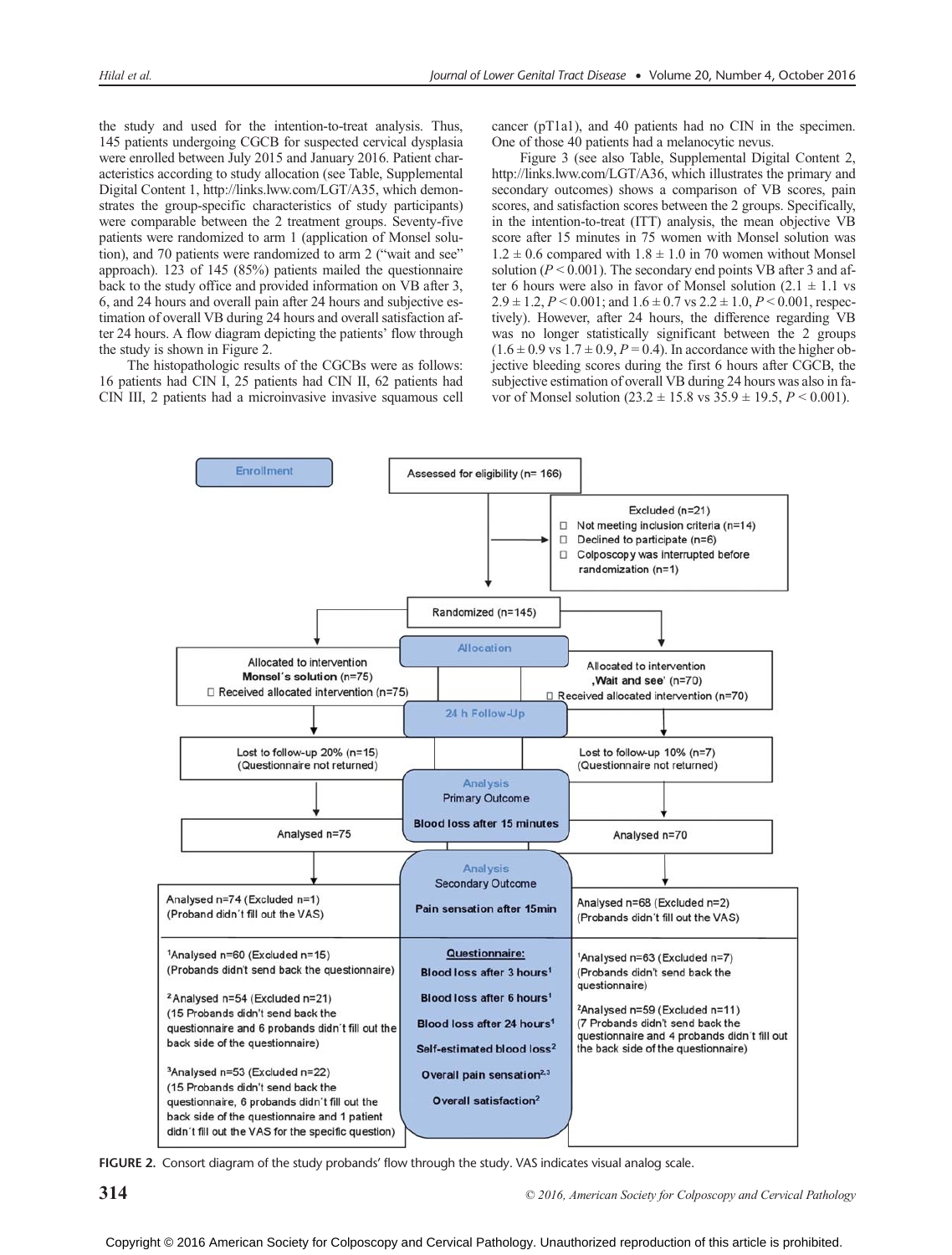

FIGURE 3. Amount of vaginal bleeding (VB), pain, and patient satisfaction (Satisf.) compared between patients treated with Monsel solution (dark gray) versus no intervention (light gray) after cervix sampling and measured at different time points after the procedure (15 minutes and 3, 6, and 24 hours) using a 5-level pictogram scale (lower values correspond to lower amount bleeding) or an 11-level visual analogue scale (lower values correspond to lower amounts of bleeding, pain, or satisfaction). Box plots: thick lines indicate medians, boundaries, and whiskers, and filled squares indicate the 25th/10th/5th, and the 75th/90th/95th percentiles, respectively. Open circles represent the means. Levels of significance are indicated (Mann-Whitney U test): \*\*\* $P \le 0.001$ .

Pain scores after 15 minutes and estimation of overall pain after 24 hours were not significantly different between the 2 study groups (19.2  $\pm$  14.4 vs 17.9  $\pm$  16.2,  $P = 0.3$ ; and 20.7  $\pm$  15.8 vs  $20.1 \pm 18.0$ ,  $P = 0.5$ ; respectively). Lastly, overall satisfaction also did not differ between groups  $(44.1 \pm 21.5 \text{ vs } 43.6 \pm 23.2, P = 0.9)$ .

There were 9 treatment associated complications. Specifically, 1 patient had a need for sutures because of severe bleeding 5 hours after CGCB. One patient lost her consciousness immediately after CGCB and recovered without further intervention. Both patients were in the control group ("wait and see"). The other 7 patients with complications were in the Monsel solution group. Specifically, 5 patients had an uncomfortable discharge 1 to 3 days after examination, 1 patient reported severe bleeding for more than 5 days but did not require further treatment, and 1 patient had severe vaginal bleeding 3 hours after CGCB requiring inpatient care. This patient received a vaginal packing without Monsel solution for 24 hours. The rate of complications was not significantly different between the 2 study groups (7/75 [9%] in the Monsel solution group vs  $2/70$  [3%] in the "wait and see" group;  $P = 0.2$ ).

In a multivariate logistic model with VB after 15 minutes as the dependent variable and study group assignment, body mass index, age, procedure duration, biopsy volume, parity, type of transformation zone, and histology as the independent variables, only study group assignment ( $P < 0.001$ ; odds ratio, 0.14; 95% confidence interval, 0.05–0.44) independently predicted VB after 15 minutes (see Table, Supplemental Digital Content 3, <http://links.lww.com/LGT/A37>, which presents the multivariate analyses). In the linear regression analysis, both study group assignment and higher body mass index were associated with higher blood loss (see Table, Supplemental Digital Content 3, [http://links.lww.com/LGT/A37,](http://links.lww.com/LGT/A37) which presents the multivariate analyses).

In addition, we looked at predictors of pain after 15 minutes. In this regard, we performed another multivariate analysis, demonstrating that age ( $P = 0.03$ ; odds ratio, 0.35; 95% confidence interval, 0.13-0.92), but not study group assignment, body mass index, procedure duration, biopsy volume, parity, type of transformation zone, or histology, were significantly associated with pain scores after 15 minutes (see Table, Supplemental Digital Content 3, [http://links.lww.com/LGT/A37,](http://links.lww.com/LGT/A37) which presents the multivariate analyses), that is, older patients experienced less pain.

## **DISCUSSION**

Our study shows that the application of Monsel solution significantly reduces bleeding after CGCB but does not affect overall pain or overall satisfaction of women undergoing this procedure. Application of Monsel solution resulted in less objective bleeding measured by a pictogram after 15 minutes, 3 hours, and 6 hours but not 24 hours. Also, the patients' subjective estimation of overall VB during 24 hours was lower after Monsel solution. However, pain scores after 15 minutes, overall pain estimation after 24 hours, and overall patient satisfaction were not significantly different between groups. Together, these data suggest that the application of Monsel solution after CGCB is effective in continuously reducing VB during the first 6 hours after the procedure. However, overall pain and satisfaction estimations are not improved by this intervention, indicating that the clinical benefit of Monsel solution is small.

Our study is the first head-to-head, randomized, comparative trial assessing the safety and efficacy of Monsel solution after CGCB. It is reasonable to use Monsel solution after CGCB because this intervention has been shown to be effective in women undergoing cervical conization. For example, a randomized trial found that packing with Monsel solution after cervical conization was equivalent to local electrocoagulation.<sup>4</sup> In accordance with this finding, Kietpeerakool et al determined the benefit of an immediate application of Monsel solution versus no application in 285 women with LEEP of the cervix.<sup>9</sup> They found that in the Monsel group, the duration of uncomplicated vaginal bleeding was significantly shorter and the occurrence of persistent vaginal